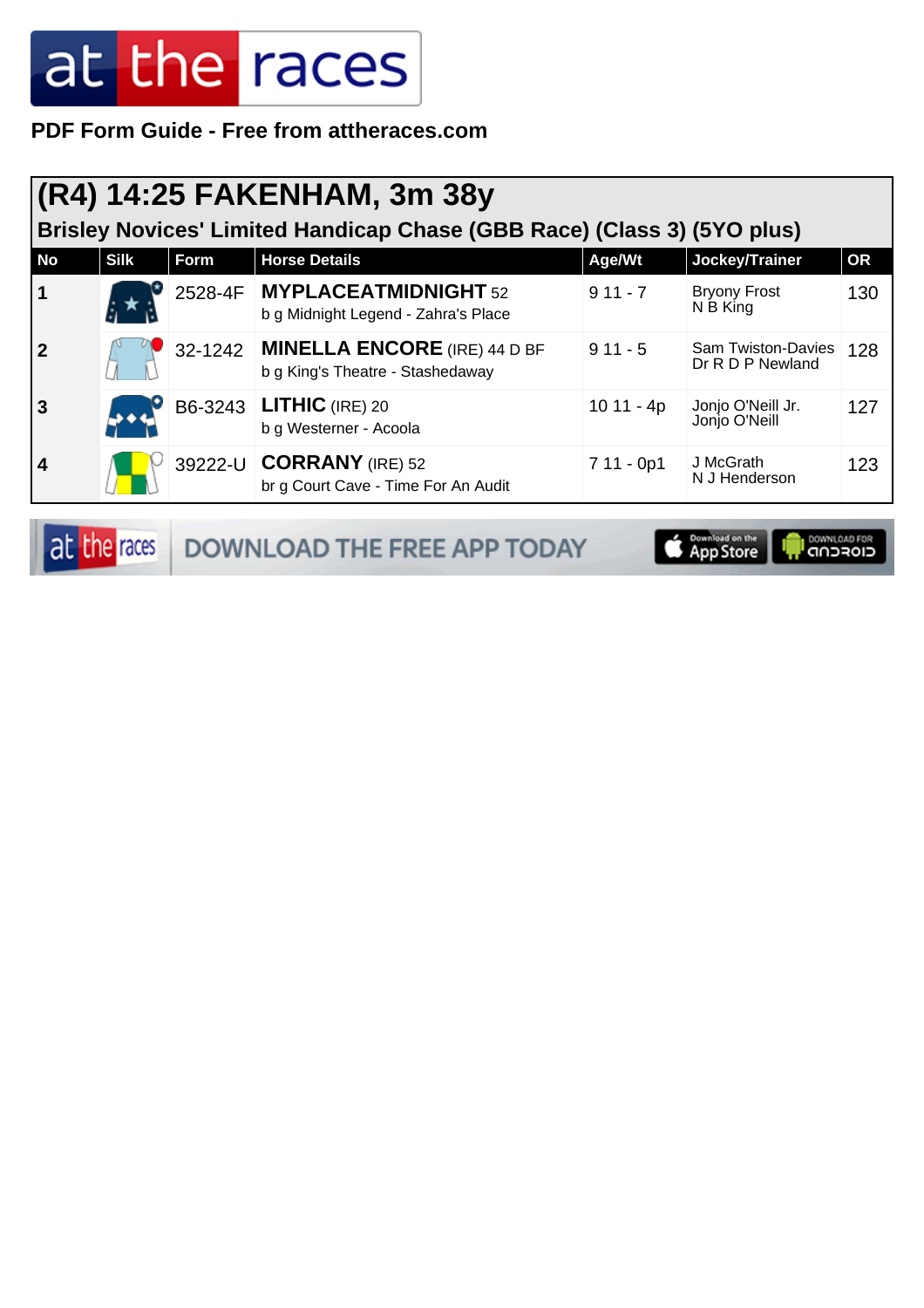**PDF Form Guide - Free from attheraces.com**

| (R4) 14:45 EXETER, 2m 2f 111y |             |                             |                                                                            |             |                                        |           |
|-------------------------------|-------------|-----------------------------|----------------------------------------------------------------------------|-------------|----------------------------------------|-----------|
|                               |             |                             | Every Race Live On Racing TV Handicap Hurdle (Class 4) (4YO plus)          |             |                                        |           |
| <b>No</b>                     | <b>Silk</b> | Form                        | <b>Horse Details</b>                                                       | Age/Wt      | Jockey/Trainer                         | <b>OR</b> |
| 1                             |             | PF1/922                     | <b>FEARLESS FRACAS (IRE) 32</b><br>b g Fracas - Mayo Mystique              | 7 11 - 12t  | T Scudamore<br>T R George              | 115       |
| $\boldsymbol{2}$              |             | $02/19 -$<br>P <sub>8</sub> | <b>SHALL WE GO NOW 40</b><br>b g Midnight Legend - Suave Shot              | 8 11 - 11tp | K Brogan (5)<br>Harry Fry              | 114       |
| 3                             |             | P21-P66                     | <b>MISS HONEY RYDER (IRE) 24</b><br>b m Stowaway - Seesea                  | 8 11 - 11p  | Mr Caoilin Quinn<br>(10)<br>W Greatrex | 114       |
| 4                             |             | F/8043D                     | <b>STAGE SUMMIT (IRE) 308</b><br>gr g Tikkanen - Summittotalkabout         | 8 11 - 10p  | James Best<br>Miss J Plessis           | 113       |
| 5                             |             |                             | 3UP11-5 RUBY YEATS 46<br>b m Yeats - Newbay Lady                           | 10 11 - 10p | Joshua Moore<br>G L Moore              | 113       |
| 6                             |             | 4-24112                     | <b>SEXY LOT</b> (GER) 33 BF<br>b m Camelot - Saldennehe                    | $511 - 10$  | David Noonan<br>D Pipe                 | 113       |
| 7                             |             |                             | 2/23-423 FRENCHY DU LARGE (FR) 45 BF<br>gr g Al Namix - Quadence De Sivola | $611 - 10$  | R T Dunne<br>Miss V Williams           | 113       |
| 8                             |             | 1311-U5                     | <b>GO STEADY 42 BF</b><br>b g Indian Danehill - Pyleigh Lady               | $911 - 9t$  | Harry Skelton<br>D Skelton             | 112       |
| 9                             |             | 3732-14                     | <b>MILLE SUSSURRI (IRE) 47</b><br>b g Milan - Silent Whisper               | $611 - 9$   | S Bowen<br>Harry Fry                   | 112       |
| 10                            |             | 23554/5                     | <b>SCORPION HAZE (IRE) 33</b><br>b g Scorpion - Sea Maiden                 | $811 - 9$   | James Bowen<br>Ali Stronge             | 112       |
| 11                            |             | $1 - 43$                    | GIVE US A SWIG 46<br>b g Trans Island - Touch of Ivory                     | $611 - 8$   | G Sheehan<br>H Whittington             | 111       |
| 12                            |             | P39-893                     | <b>HERE'S HERBIE 20 CD</b><br>b g Classic Cliche - Tyre Hill Lilly         | $1311 - 7t$ | Lucy Gardner<br>Mrs S Gardner          | 110       |
| 13                            |             | 284-827                     | <b>BANG ON (IRE) 20</b><br>ch g Fracas - Carramanagh Lady                  | $811 - 6$   | <b>Matt Griffiths</b><br>J Scott       | 109       |
| 14                            |             | P-7442                      | <b>MAJESTIC MERLIN 61</b><br>b g Midnight Legend - Posh Emily              | $611 - 1$   | Sean Houlihan (3)<br>P J Hobbs         | 104       |
| 15                            |             | 7765-58                     | <b>SHOW ON THE ROAD 24 C</b><br>b g Flemensfirth - Roses Of Picardy        | $1010 - 8$  | H Cobden<br>Mrs Fiona Shaw             | 97        |
| 16                            |             | 8P043/0                     | <b>BEYOND SUPREMACY (IRE) 40</b><br>b g Beneficial - Slaney Athlete        | $910 - 3t$  | T J O'Brien<br>Mrs H E Rees            | 92        |

at the races DOWNLOAD THE FREE APP TODAY

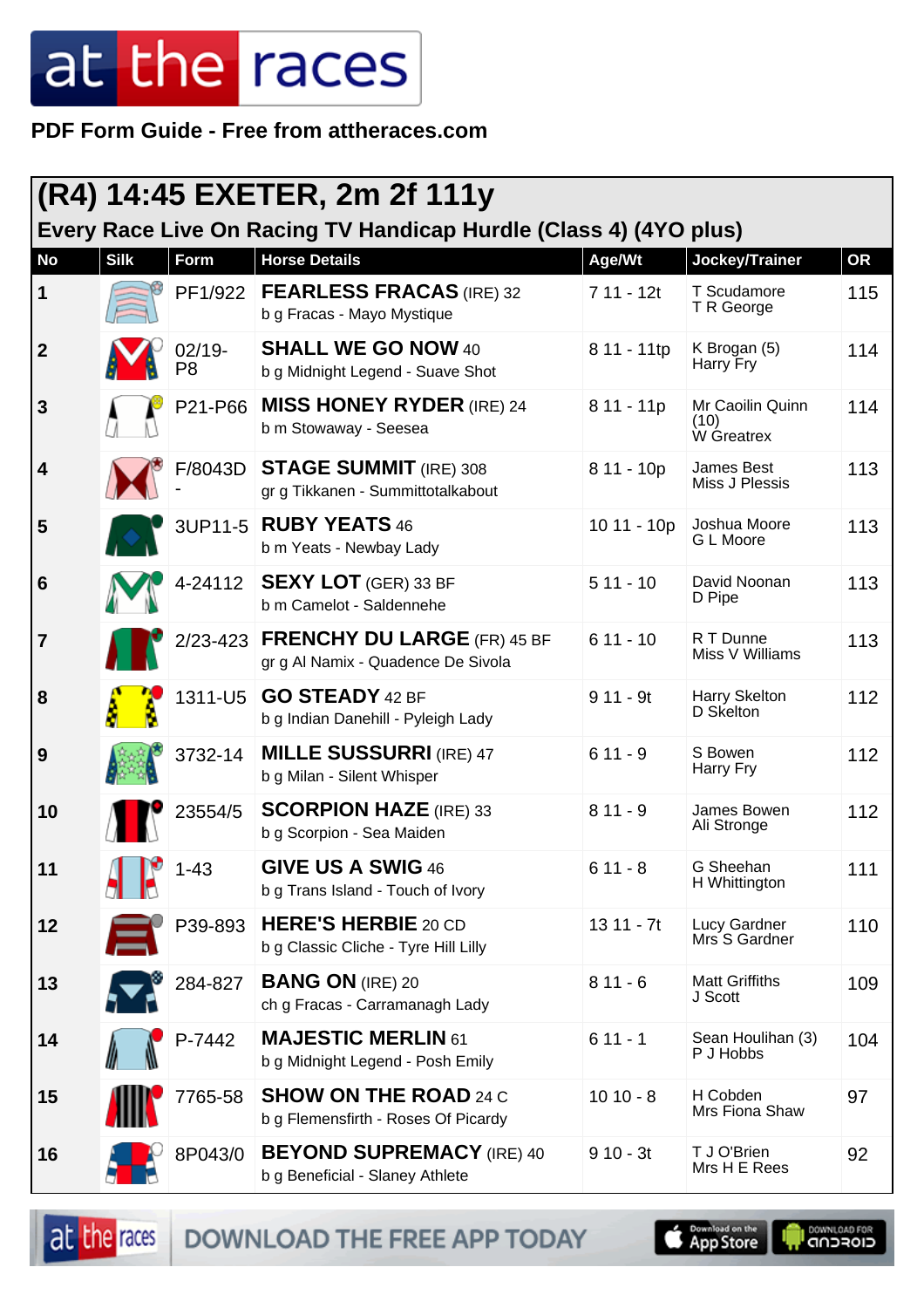**PDF Form Guide - Free from attheraces.com**

| (R5) 15:05 CLONMEL, 2m 3f 50y<br>Tipperary Handicap Hurdle (80-102) (Class) (4YO plus) |             |              |                                                                    |            |                                    |           |
|----------------------------------------------------------------------------------------|-------------|--------------|--------------------------------------------------------------------|------------|------------------------------------|-----------|
| <b>No</b>                                                                              | <b>Silk</b> | Form         | <b>Horse Details</b>                                               | Age/Wt     | Jockey/Trainer                     | <b>OR</b> |
| 1                                                                                      |             | P/3535-<br>7 | <b>DOLDIDO</b> 44 C<br>g g Oscar - Dromhale Lady                   | 8 12 - 0tp | B J Foley (5)<br><b>M</b> Winters  | 102       |
| $\boldsymbol{2}$                                                                       |             | U3-380       | <b>KINGS HALO 24</b><br>b g Fame And Glory - Sapphire Set          | $612 - 0$  | P T Enright<br>James Dullea        | 102       |
| 3                                                                                      |             | 5-64501      | <b>SHES SOME DOLL 21 D</b><br>b m Yeats - Rudy Renata              | $612 - 0$  | J M Moore<br><b>G P Cromwell</b>   | 102       |
| 4                                                                                      |             | 8590/U9      | <b>SUNSET SADIE 47 CD</b><br>b m Brian Boru - Miss Bacardy         | $1012 - 0$ | E O'Connell (5)<br>E O'Connell     | 102       |
| 5                                                                                      |             | 0/06-787     | <b>SECRET CARGO 21</b><br>b g Mahler - Duffys Hall                 | $711 - 10$ | <b>B</b> Hayes<br>P Fenton         | 98        |
| 6                                                                                      |             | 2-0003       | <b>STREET VALUE 22</b><br>b g Well Chosen - Carrigbuck             | $611 - 10$ | H Morgan (5)<br>J P Flavin         | 98        |
| 7                                                                                      |             | 54423D       | <b>ZACCARELA (FR) 44</b><br>g g Spider Flight - Take It Over       | $511 - 10$ | Mr E P O'Brien (7)<br>P Fenton     | 100       |
| 8                                                                                      |             | 1/U94-<br>U0 | <b>SHADOWS RETURN 18 D</b><br>b m Scorpion - Shadow Of The Wind    | $811 - 9$  | F J Hayes (7)<br>Donal Commins     | 97        |
| 9                                                                                      |             | 204F2        | <b>BOOMTOWN GIRL 21 BF</b><br>b m Dylan Thomas - Retain That Magic | $511 - 8$  | D G Hogan<br>Denis Hogan           | 98        |
| 10                                                                                     |             | 233314       | <b>ALL THE CHIMNEYS 30 C</b><br>ch g Bach - Garrshella             | 12 11 - 7b | J P O'Sullivan (7)<br>W J Austin   | 95        |
| 11                                                                                     |             |              | U322-F9 ASK MARY 66<br>ch m Ask - Marys Folly                      | 8 11 - 7p  | Miss E A Lalor (5)<br>R H Lalor    | 95        |
| 12                                                                                     |             | 4-8075       | <b>ADDED BONUS 18</b><br>b g Jeremy - Vicky Serenade               | $711 - 4$  | A McCurtin (5)<br>J J Walsh        | 92        |
| 13                                                                                     |             | P670-87      | <b>CAPTAIN JIMMY 22</b><br>b g Gold Well - Foreign Estates         | $811 - 2t$ | P J Cawley (7)<br>P G Kelly        | 90        |
| 14                                                                                     |             | 364F40       | <b>KNOCKRAHA BOSS 20</b><br>br g Golan - Hits And Memories         | $1211 - 0$ | L A McKenna (7)<br>Richard A Foley | 88        |
| 15                                                                                     |             | $0/465 - 40$ | <b>KNOCK NA REA 21</b><br>b m Stowaway - Kerrys Cottage            | $910 - 6t$ | Reserve 1<br>J J Walsh             | 80        |
| 16                                                                                     |             | 0-76P60      | <b>NATURAL BREEZE 39</b><br>ch g Shirocco - Alpha Style            | $610 - 6p$ | Reserve 2<br>P J Rothwell          | 80        |
| 17                                                                                     |             | 889-P13      | <b>CHELSEAS FRIEND 37</b><br>b m Mahler - Izabelle Amie            | $610 - 6$  | Reserve 3<br>J J Mangan            | 80        |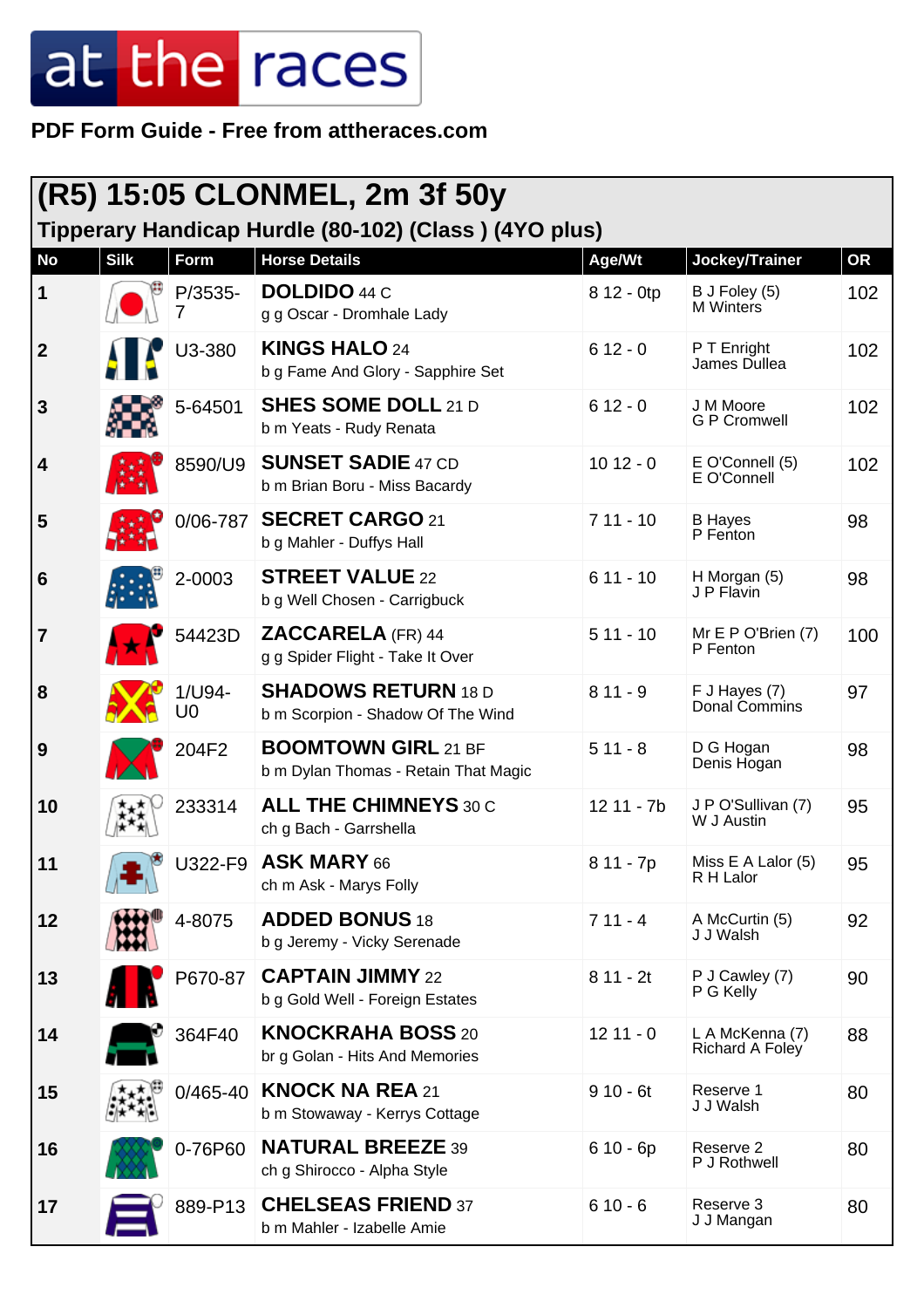**PDF Form Guide - Free from attheraces.com**

| (R6) 15:25 FAKENHAM, 2m 59y<br><b>Colkirk Handicap Chase (Class 4) (5YO plus)</b> |             |         |                                                                                     |            |                                 |           |  |
|-----------------------------------------------------------------------------------|-------------|---------|-------------------------------------------------------------------------------------|------------|---------------------------------|-----------|--|
| <b>No</b>                                                                         | <b>Silk</b> | Form    | <b>Horse Details</b>                                                                | Age/Wt     | Jockey/Trainer                  | <b>OR</b> |  |
| 1                                                                                 |             |         | 8-1F826 BILLY'S ANGEL (IRE) 51 D<br>ch g Vertical Speed - Lady Rockabilly           | $912 - 4$  | Eddie Edge (10)<br>Amy Murphy   | 111       |  |
| 2                                                                                 |             | 3-53234 | <b>AWAY FOR SLATES (IRE) 19</b><br>b g Arcadio - Rumi                               | $1111 - 9$ | Kevin Jones (3)<br>M F Harris   | 102       |  |
| 3                                                                                 |             | 94-8204 | <b>SABBATHICAL (FR) 15 BF</b><br>b g Sunday Break - Ulcy Pressive                   | $611 - 4p$ | Adam Wedge<br>Evan Williams     | 97        |  |
| 4                                                                                 |             |         | 4-63P55 MOTARAABET 11<br>b g Dansili - Hawaafez                                     | $611 - 2p$ | Jonjo O'Neill Jr.<br>L J Morgan | 95        |  |
| 5                                                                                 |             |         | PP84/5P GENTLEMAN'S DREAM (IRE) 36 BF 9 11 - 0<br>b g Flemensfirth - Fair And Aisey |            | J E Moore<br>G L Moore          | 93        |  |

at the races DOWNLOAD THE FREE APP TODAY

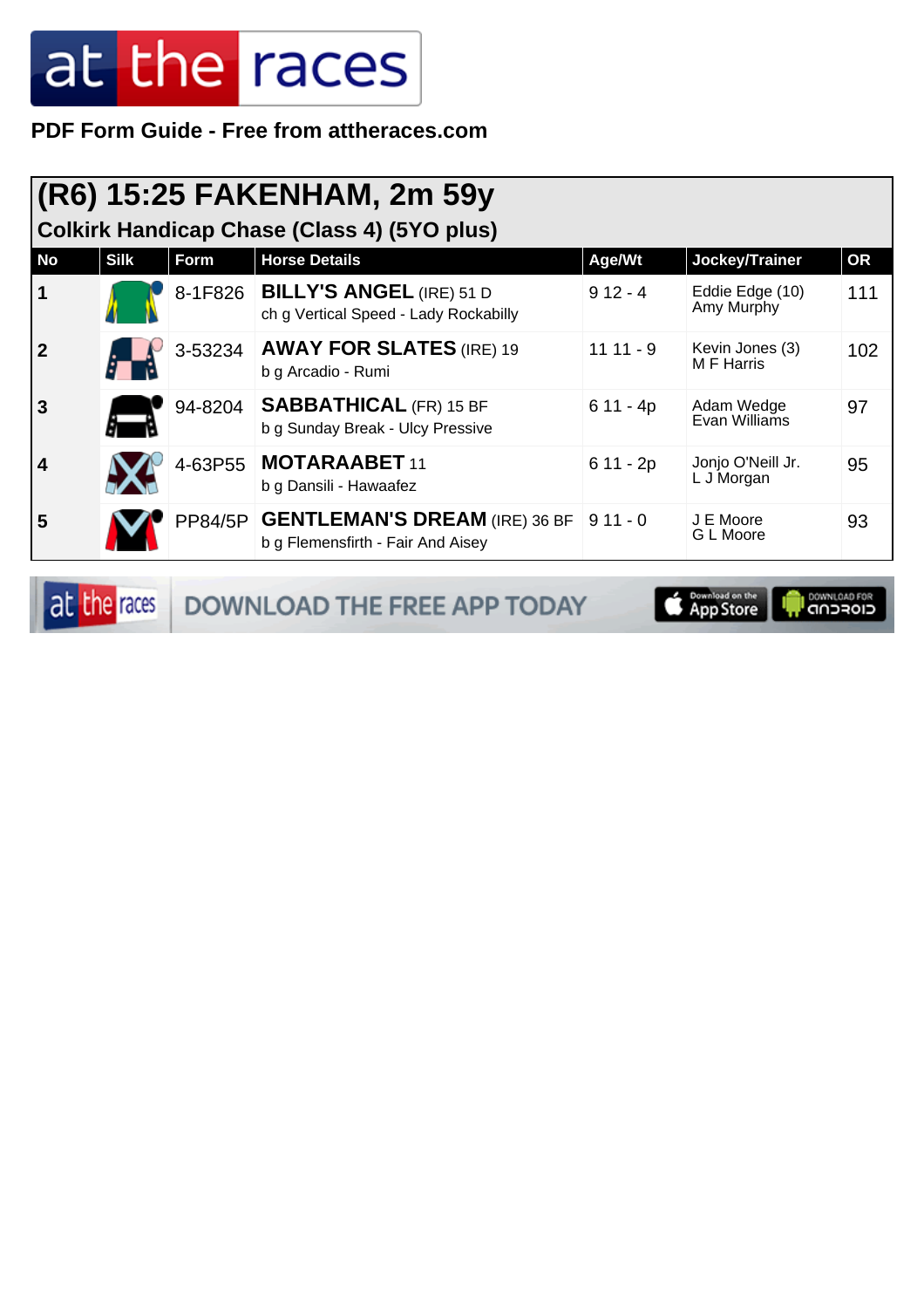**PDF Form Guide - Free from attheraces.com**

|                 | (R6) 15:45 EXETER, 3m 54y<br>Watch Racing TV In Stunning HD Handicap Chase (Class 5) (5YO plus) |         |                                                                         |              |                                           |           |
|-----------------|-------------------------------------------------------------------------------------------------|---------|-------------------------------------------------------------------------|--------------|-------------------------------------------|-----------|
| <b>No</b>       | <b>Silk</b>                                                                                     | Form    | <b>Horse Details</b>                                                    | Age/Wt       | Jockey/Trainer                            | <b>OR</b> |
| 1               |                                                                                                 | 212-8P1 | <b>BALLYBREEN</b> (IRE) (EX7) 5 CD<br>b g Gold Well - Miss Colclough    | $811 - 13b$  | Conor Ring (3)<br>Evan Williams           | 101       |
| $\overline{2}$  |                                                                                                 | 253-4P1 | <b>THE MANUSCRIPT</b> (IRE) 47 D<br>b g Mahler - Limavady               | 8 11 - 12p   | R Johnson<br>Jonjo O'Neill                | 100       |
| $\mathbf{3}$    |                                                                                                 | 35-35F7 | <b>TANRUDY</b> (IRE) 33<br>b g Presenting - Come In Moscow              | $711 - 10$   | Tom Buckley (5)<br>N J Hawke              | 98        |
| $\vert$ 4       |                                                                                                 | 1R435-1 | <b>APPLE'S QUEEN (FR) 38 D</b><br>gr g Saddler Maker - Queenhood        | $1111 - 6$   | Stan Sheppard<br>Robert Walford           | 94        |
| 5               |                                                                                                 | 5P3-952 | <b>EPISODE</b> (FR) 30<br>ch m Kotky Bleu - Morvandelle                 | $711 - 5t1$  | Joshua Moore<br>G L Moore                 | 93        |
| $6\phantom{1}6$ |                                                                                                 | 5533-0F | <b>IN ARREARS</b> (IRE) 20 CD<br>b m Beneficial - Gullet Dawn           | $911 - 4$    | Fergus Gillard (5)<br>G F Edwards         | 92        |
| $\overline{7}$  |                                                                                                 | 23P6/35 | <b>ONLY GORGEOUS</b> (IRE) 43 CD<br>b g Vertical Speed - Pure Beautiful | $1211 - 2$   | Lucy Gardner<br>Mrs S Gardner             | 90        |
| 8               |                                                                                                 | P651P-4 | <b>THE DAWN MAN (IRE) 41 D</b><br>b g Milan - Calling Classy            | $1011 - 2$   | T Scudamore<br>M Scudamore                | 90        |
| 9               |                                                                                                 | 44323-0 | <b>DEFINATELY VINNIE 110</b><br>ch g Vinnie Roe - Sohapara              | 11 11 - 2p   | Lorcan Williams (3)<br>Miss Jane Mathias  | 90        |
| 10              |                                                                                                 | 099P/23 | <b>DON HERBAGER (FR) 62 BF</b><br>b g Saddler Maker - Marie D'altoria   | $711 - 1$    | <b>Charlie Deutsch</b><br>Miss V Williams | 89        |
| 11              |                                                                                                 |         | 448-4PF GET WISHING (IRE) 33<br>b g Getaway - Third Wish                | $911 - 1tp$  | J Nailor (5)<br>V R A Dartnall            | 89        |
| 12              |                                                                                                 | P5PPU3  | <b>MAHLER'S FIRST (IRE) 730</b><br>b g Mahler - Fridays Folly           | $910 - 13p$  | T J O'Brien<br>V R A Dartnall             | 87        |
| 13              |                                                                                                 | 3-P9421 | <b>SANDFORD CASTLE (IRE) 20 D</b><br>b g Norwich - Pegs Polly           | $11 10 - 11$ | Mitchell Bastyan (3)<br>Johnny Farrelly   | 85        |

at the races DOWNLOAD THE FREE APP TODAY

App Store

**OOWNLOAD FOR**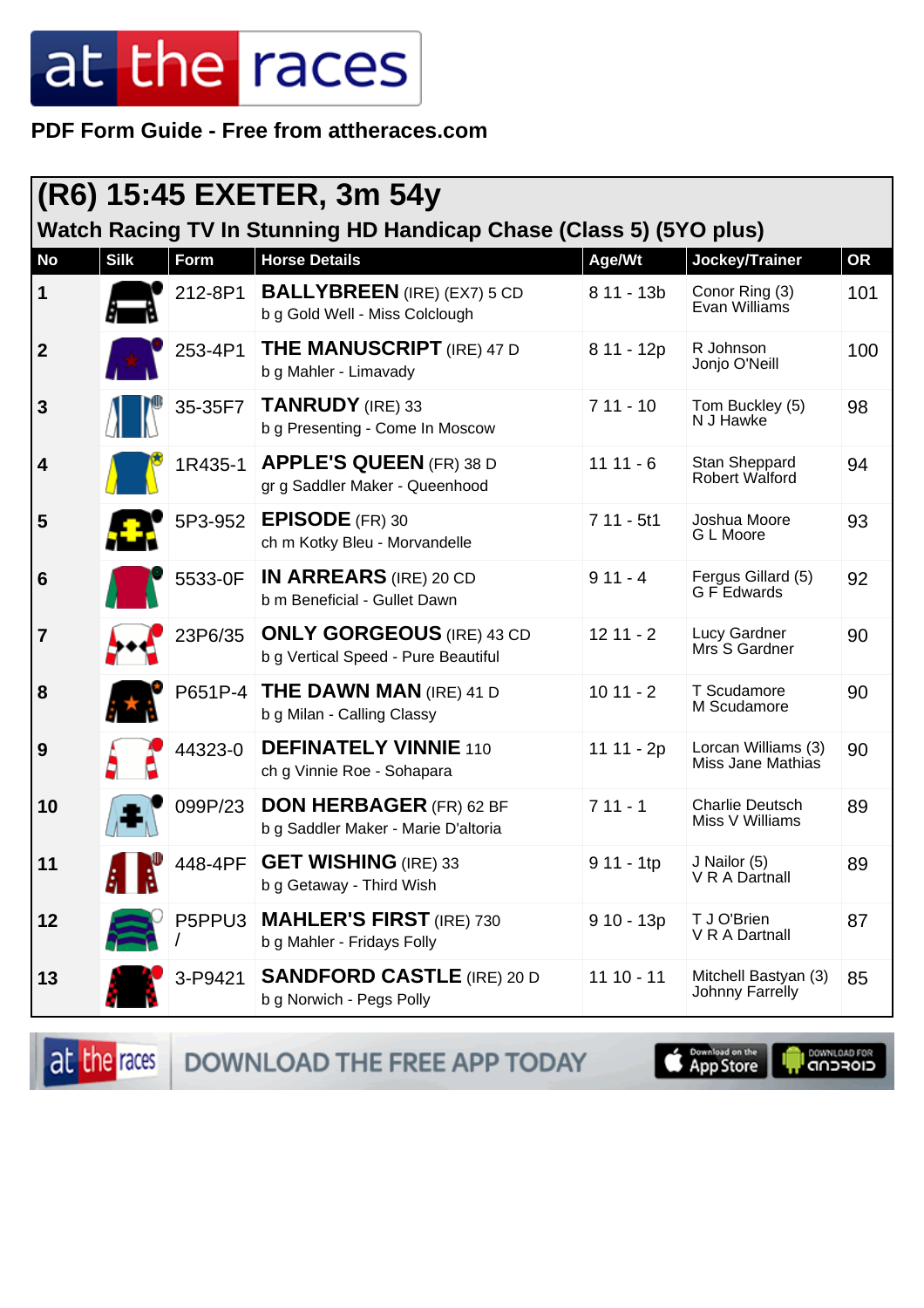#### **PDF Form Guide - Free from attheraces.com**

| (R7) 16:05 CLONMEL, 2m 4f |             |                       |                                                                      |              |                                               |           |
|---------------------------|-------------|-----------------------|----------------------------------------------------------------------|--------------|-----------------------------------------------|-----------|
|                           |             |                       | Rathronan Maiden Hunters Chase (Class) (5YO plus)                    |              |                                               |           |
| <b>No</b>                 | <b>Silk</b> | Form                  | <b>Horse Details</b>                                                 | Age/Wt       | Jockey/Trainer                                | <b>OR</b> |
| 1                         |             | PP-4141               | <b>ARCTIC COMET 45</b><br>b g Arctic Cosmos - Ardkilly Comet         | $712 - 2$    | Mr J W Hannon (7)<br>R J Tierney              |           |
| $\boldsymbol{2}$          |             | 335155                | <b>CALL IT TIME 20</b><br>ch g Curtain Time - Happy Artiste          | $912 - 2p1$  | Miss A O'Sullivan<br>(7)<br>D Deacon          | 102       |
| 3                         |             | B                     | 0P/PP0- CANIWILLYEGIVEME 37<br>b g Fruits Of Love - Princess Alannah | 12 12 - 2p   | Mr $A \, P$ Fahey (7)<br>James A Fahey        | 95        |
| 4                         |             | 2-13432               | <b>DENTO DES OBEAUX (FR) 37</b><br>g g Balko - Quenta Des Obeaux     | $812 - 2$    | Mr N McParlan (3)<br>Patrick Eugene<br>Turley |           |
| 5                         |             | $F/2-14F$             | <b>FIRST TOUCH 45</b><br>b g Mull Of Kintyre - Killesk Scribe        | $912 - 2$    | Mr R W Barron (7)<br>Miss O'Shea              |           |
| 6                         |             |                       | 92U-2P3 LOUGH DERG LYRIC 37<br>b g Court Cave - Fairy Swing          | $912 - 2$    | Mr B Lawless (7)<br>Gerard Lawless            |           |
| 7                         |             | 6-P34                 | $PREFAD$ (GB) 20<br>b g Black Sam Bellamy - Noisetine                | $912 - 2t$   | Mr C Abernethy (7)<br>Caroline Mccaldin       |           |
| 8                         |             | 13-3P35               | <b>SAINT BENEDICT 44</b><br>b g Milan - J'y Reste                    | $712 - 2b1$  | Mr $H C$ Swan $(7)$<br>E Bolger               |           |
| 9                         |             | 3P3-712               | <b>SUPER CITIZEN (GB) 20</b><br>b g Multiplex - Kallithea            | $712 - 2$    | Miss M O'Sullivan<br>(5)<br>E M O'Sullivan    |           |
| 10                        |             | $212/2 -$             | TAREESHAR 471<br>b g Morozov - Rashvam                               | $712 - 2$    | Mr D G Lavery (3)<br>Patrick Eugene<br>Turley |           |
| 11                        |             | 22-2131               | <b>TEMPLEBREDIN 58</b><br>b g Stowaway - Ballydunne Present          | $712 - 2$    | Mr $P$ A King $(5)$<br>S Curling              | 109       |
| 12                        |             | 3-P131F               | <b>THEDANCINGFARRIER 37</b><br>ch g Dansant - Ringmetomorrow         | $912 - 2$    | Mr R J Kiely (5)<br>Paul Stephen Kiely        |           |
| 13                        |             | $1P -$<br><b>PS28</b> | <b>VINNIES NEPHUE 44</b><br>b g Alkaadhem - Vinnie Sister            | $912 - 2t1p$ | Miss M M McElligott   -<br>(7)<br>W P Murphy  |           |
| 14                        |             | 441-532               | <b>SHUIL LUAS 51</b><br>b m Brian Boru - Shuil Direach               | $1011 - 9p$  | Miss E A Lalor (5)<br>Miss Lalor              |           |
| 15                        |             | 04231P                | <b>MICHAEL'S PICK 20</b><br>ch g Presenting - Boragh Thyme           | $712 - 2$    | Reserve 1<br>Ciaran M Murphy                  |           |
| 16                        |             | 22-5169               | <b>REINVENT</b> (GB) 70<br>b g Oasis Dream - Zero Gravity            | $712 - 2t$   | Reserve 2<br>S Curling                        |           |
| 17                        |             | 4P1                   | <b>FISTON DU MOU</b> (FR) 30<br>b g Cokoriko - Jane Du Mou           | 6 12 - 2p1   | Reserve 3<br>Sean Doyle                       |           |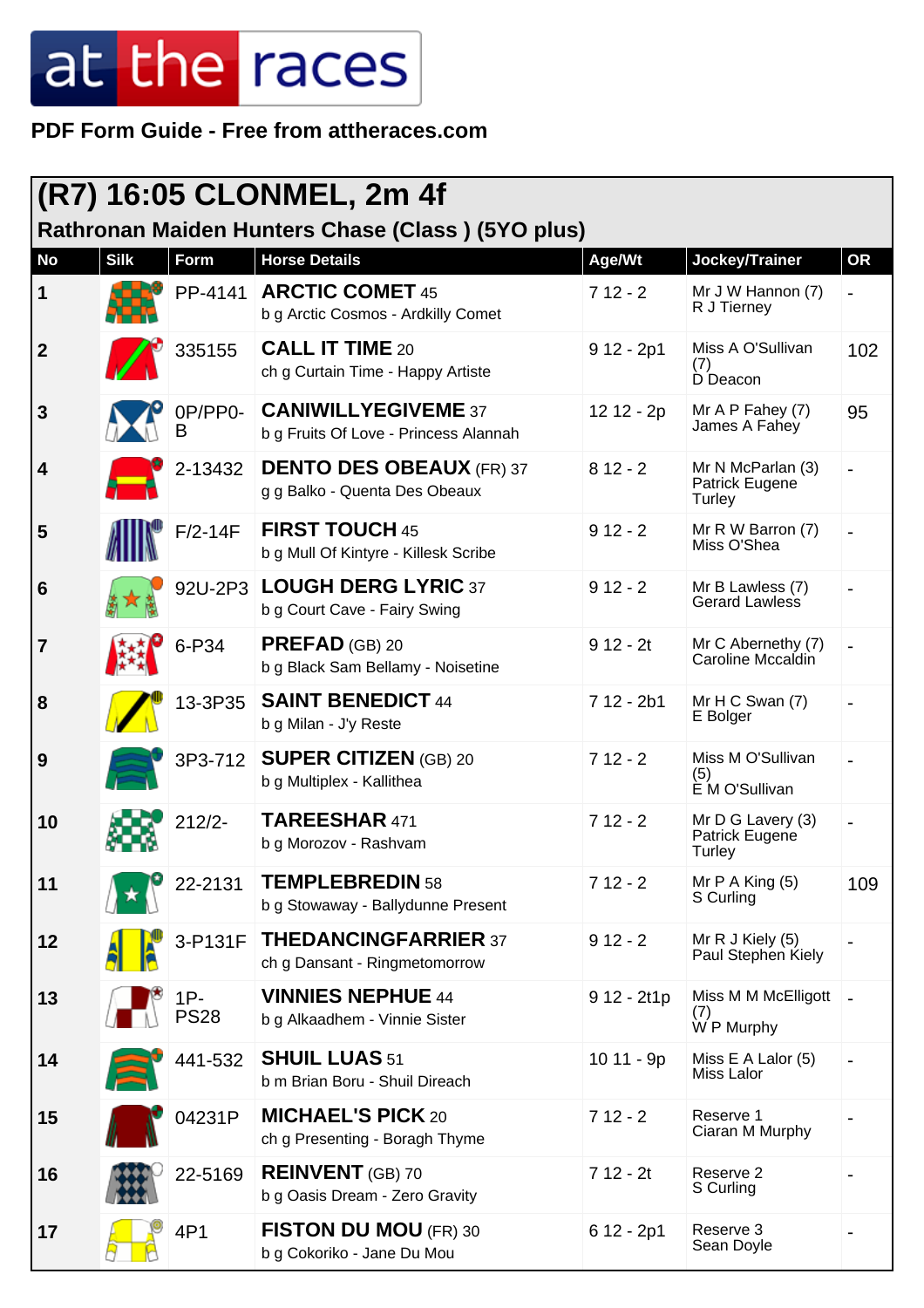**PDF Form Guide - Free from attheraces.com**

|        |                                      |         | (R1) 16:40 SOUTHWELL (A.W.), 4f 214y                           |             |                                               |           |  |  |
|--------|--------------------------------------|---------|----------------------------------------------------------------|-------------|-----------------------------------------------|-----------|--|--|
|        | Betway Handicap (Class 5) (4YO plus) |         |                                                                |             |                                               |           |  |  |
| No(Dr) | <b>Silk</b>                          | Form    | <b>Horse Details</b>                                           | Age/Wt      | Jockey/Trainer                                | <b>OR</b> |  |  |
| 1(7)   |                                      | 82175-3 | <b>FANTASY KEEPER 16 D</b><br>b g Mayson - Expressive          | 79 - 9es    | Tom Marquand<br>M Appleby                     | 77        |  |  |
| 2(9)   |                                      | 0728-26 | GIOGIOBBO 12<br>b h Bahamian Bounty - Legnani                  | $89 - 8p$   | Jonathan Fisher (5)<br>S Dixon                | 76        |  |  |
| 3(2)   |                                      | 4419-54 | <b>DUKE OF FIRENZE 12 CD</b><br>ch g Pivotal - Nannina         | $129 - 7$   | <b>Phil Dennis</b><br>D C Griffiths           | 75        |  |  |
| 4(3)   |                                      | 343761- | <b>CENTURION SONG (IRE) 21 CD</b><br>ch g Camacho - New Music  | $49 - 6b$   | Callum Hutchinson<br>(7)<br><b>B</b> J Meehan | 74        |  |  |
| 5(5)   |                                      | 42556-3 | <b>ALSVINDER 14 D</b><br>b h Footstepsinthesand - Notting Hill | $89 - 6b$   | Rossa Ryan<br>P A Kirby                       | 74        |  |  |
| 6(8)   |                                      | 056236- | <b>ANOTHER ANGEL (IRE) 22 D</b><br>b g Dark Angel - Kermana    | $79 - 5$    | Cam Hardie<br>Antony Brittain                 | 73        |  |  |
| 7(4)   |                                      | 530351- | YOU'RE COOL 23 D<br>b g Exceed and Excel - Ja One              | $98 - 7$ vt | Laura Pearson (5)<br>D Shaw                   | 61        |  |  |
| 8(1)   |                                      | 0814-10 | <b>GOSSIP 4 CD BF</b><br>b f Exceed and Excel - Al Sharood     | $48 - 4p$   | K T O'Neill<br>S Dixon                        | 58        |  |  |
| 9(6)   |                                      | 57-2923 | <b>RED STRIPES</b> (USA) 4 CD                                  | $98 - 2b$   | George Rooke (5)                              | 56        |  |  |

Long Handicap: Red Stripes 7 - 13

at the races

DOWNLOAD THE FREE APP TODAY

b g Leroidesanimaux - Kaleidoscopic

**S** Download on the

Mrs L Williamson

**OOWNLOAD FOR**